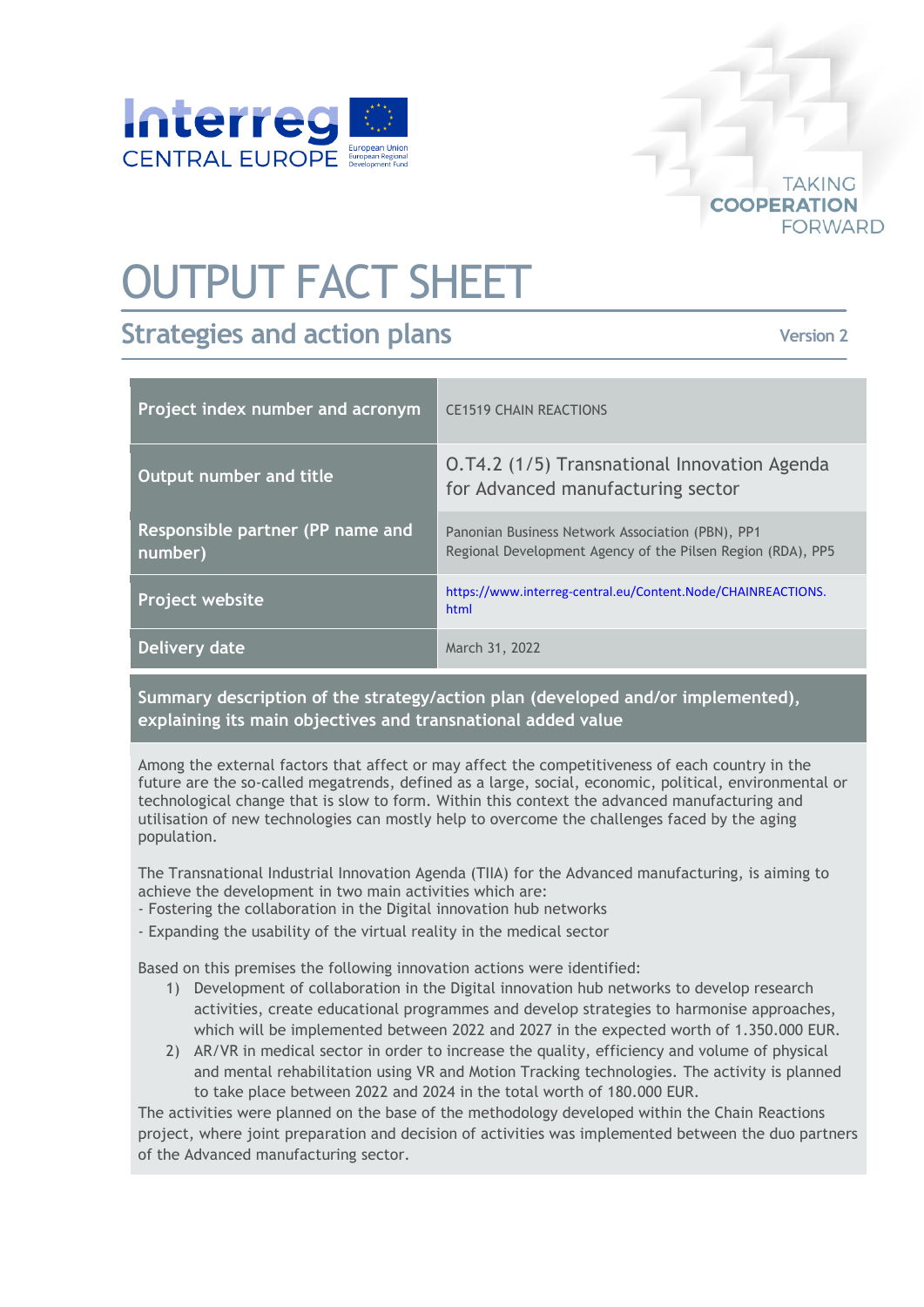

#### **NUTS region(s) concerned by the strategy/action plan (relevant NUTS level)**

NUTS regions on NUTS2 level that are concerned in the implementation of the action are: Nyugat.Dunántúl (HU22) in Croatia, and Jihozápad (CZ03) in Czech Republic.

## **Expected impact and benefits of the strategy/action plan for the concerned territories and target groups**

Based on the developed agenda future project will be developed and commonly implemented, thus the agreed activities will be carried out, reaching the impact for end users – aging population – which will be added in assisted living by technological support developed through the two activities of Advanced manufacturing: collaboration in DIH (research and production end) and more directly AR/VR in medical sector (aging population).

By providing benefits to the aging population there is an expected prolongation of independent living and reduction of costs for health care and general care for elderly population, while raising their quality of living. This will on one hand reduce the stress on the workforce in health industry and also on the other prolong the capability to utilize the experience of advanced aged population in a productive way.

The uptake will begin in 2022, when both activities are expected to begin its implementation.

### **Sustainability of the developed and/or implemented strategy/action plan and its transferability to other territories and stakeholders**

These activities are planned to take place in the periods of 2022 – 2027 and 2022 - 2024. Therefore the sustainability will be assured by post project cooperation of responsible partners, further reflected

in activities 4.3, where the project partners agreed upon the further cooperation with creation of Transnational open spaces.

The results of the developed activities will directly provide benefit for the end users (aging population), which is sharing similar needs in different regions, therefore the technology developed can be of benefit in other regions as well. But more importantly, the process of identification and setting up joined activities is the one that can be replicated to other regions, to specifically utilise their regional strengths to address their regional needs. This is also the most important lesson learned during the process.

**References to relevant deliverables and web-links If applicable, pictures or images to be provided as annex**